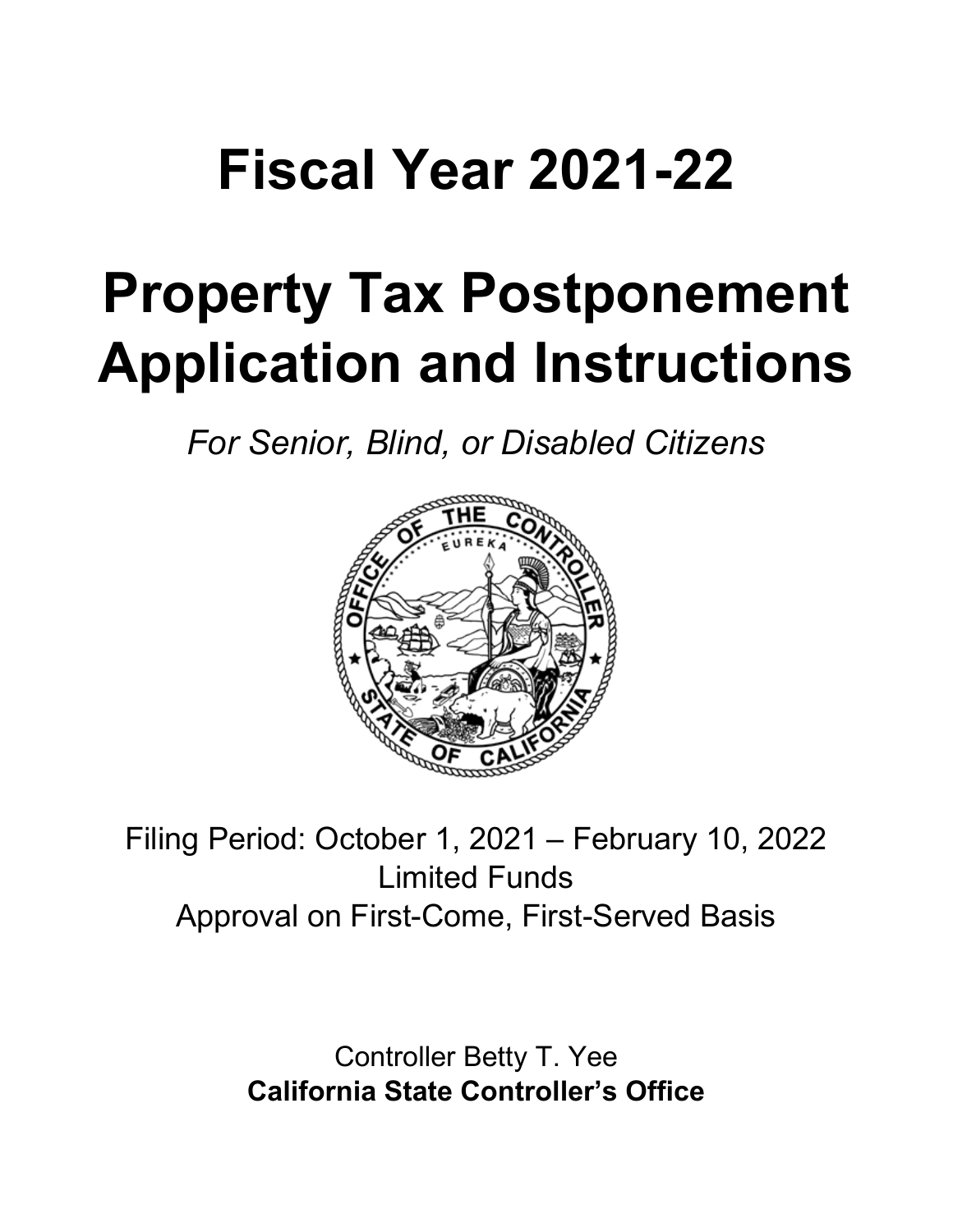## Contents

| 9 |
|---|
|   |
|   |
|   |
|   |
|   |
|   |
|   |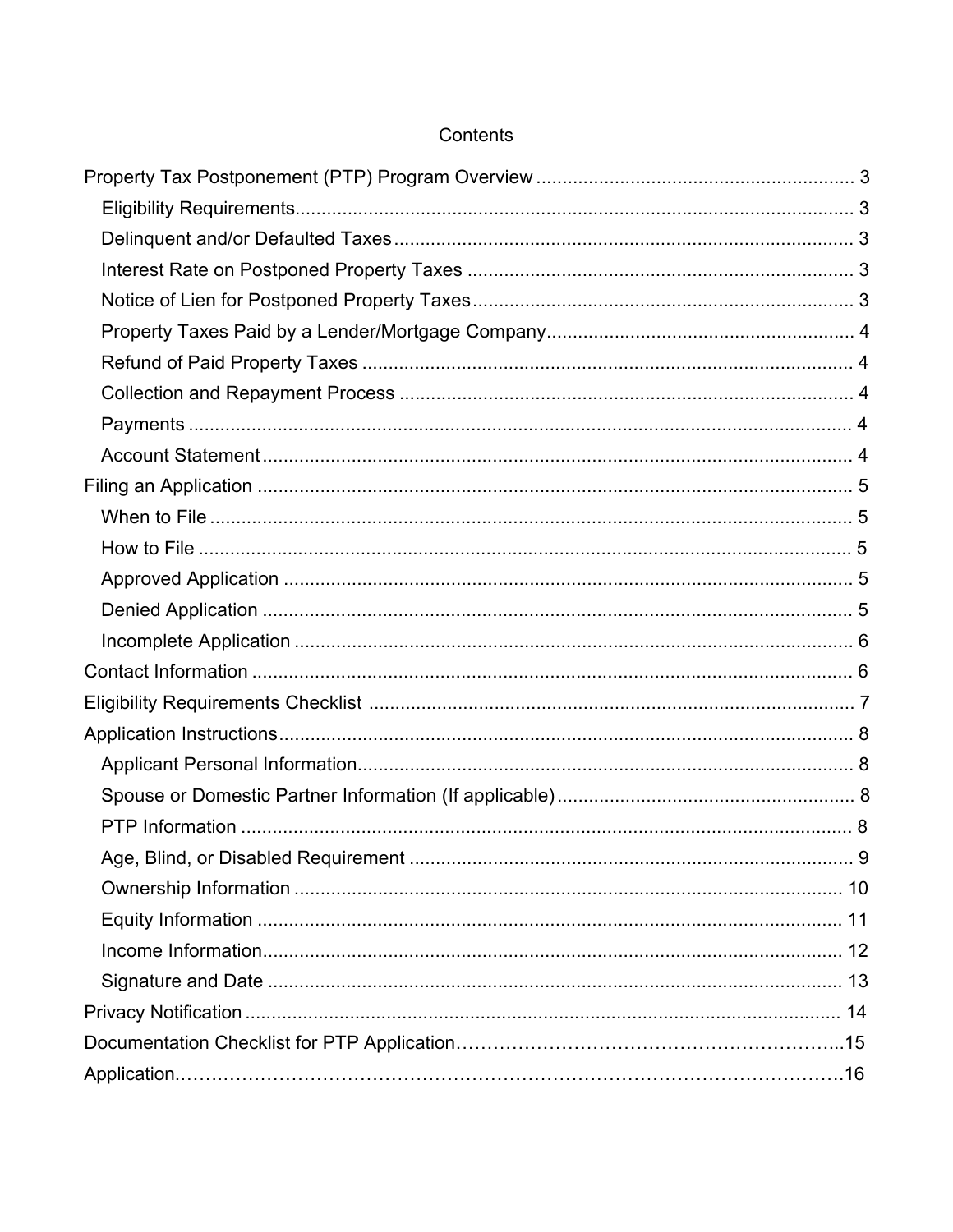## **Property Tax Postponement (PTP) Program Overview**

<span id="page-2-0"></span>The State Controller's Office (SCO) administers the Property Tax Postponement (PTP) Program, which allows eligible homeowners to postpone payment of current-year property taxes on their primary residence.

**A postponement of property taxes is a deferment of current-year property taxes that must eventually be repaid. Repayment is secured by a lien against the property.** 

#### **Funding is limited and distributed on a first-come, first-served basis. Due to funding limitations, all who qualify may not be approved.**

### <span id="page-2-1"></span>**Eligibility Requirements**

To qualify, you must meet all of the following criteria for every year in which postponement of property taxes is desired:

- Be at least 62 years of age, or blind, or disabled;
- Own and occupy the property as your principal place of residence (floating homes and house boats are not eligible);
- Have a total household income of \$45,810 or less for the 2020 calendar year;
- Have at least 40 percent equity in the property; and
- Not have a reverse mortgage on the property.

Requirements are subject to change without notice if the law is revised.

### <span id="page-2-2"></span>**Delinquent and/or Defaulted Taxes**

State law does not allow payment of delinquent and/or defaulted property taxes that are owed on the property that is being considered for postponement. These taxes are your responsibility to pay. However, you may still qualify for postponement of current-year taxes. The amount of defaulted property taxes will be added to the amounts owed against the property to determine equity.

Manufactured home owners with delinquent and/or defaulted property taxes do **not** qualify for postponement.

### <span id="page-2-3"></span>**Interest Rate on Postponed Property Taxes**

The interest rate for all taxes postponed under the PTP Program is 5 percent per year. Interest on postponed property taxes is computed each month on a simple interest basis. Interest on the postponement account continues to accrue until all postponed property taxes plus interest are repaid to the State.

Example: On a PTP postponement of \$1,000 in taxes, the interest would be \$50 per year, or \$4.17 each month.

### <span id="page-2-4"></span>**Notice of Lien for Postponed Property Taxes**

To secure repayment of the postponed property taxes, SCO places a lien against the property. The lien remains in effect until the account is paid in full. A one-time recording fee will be added to your account to release the lien once the account is paid in full.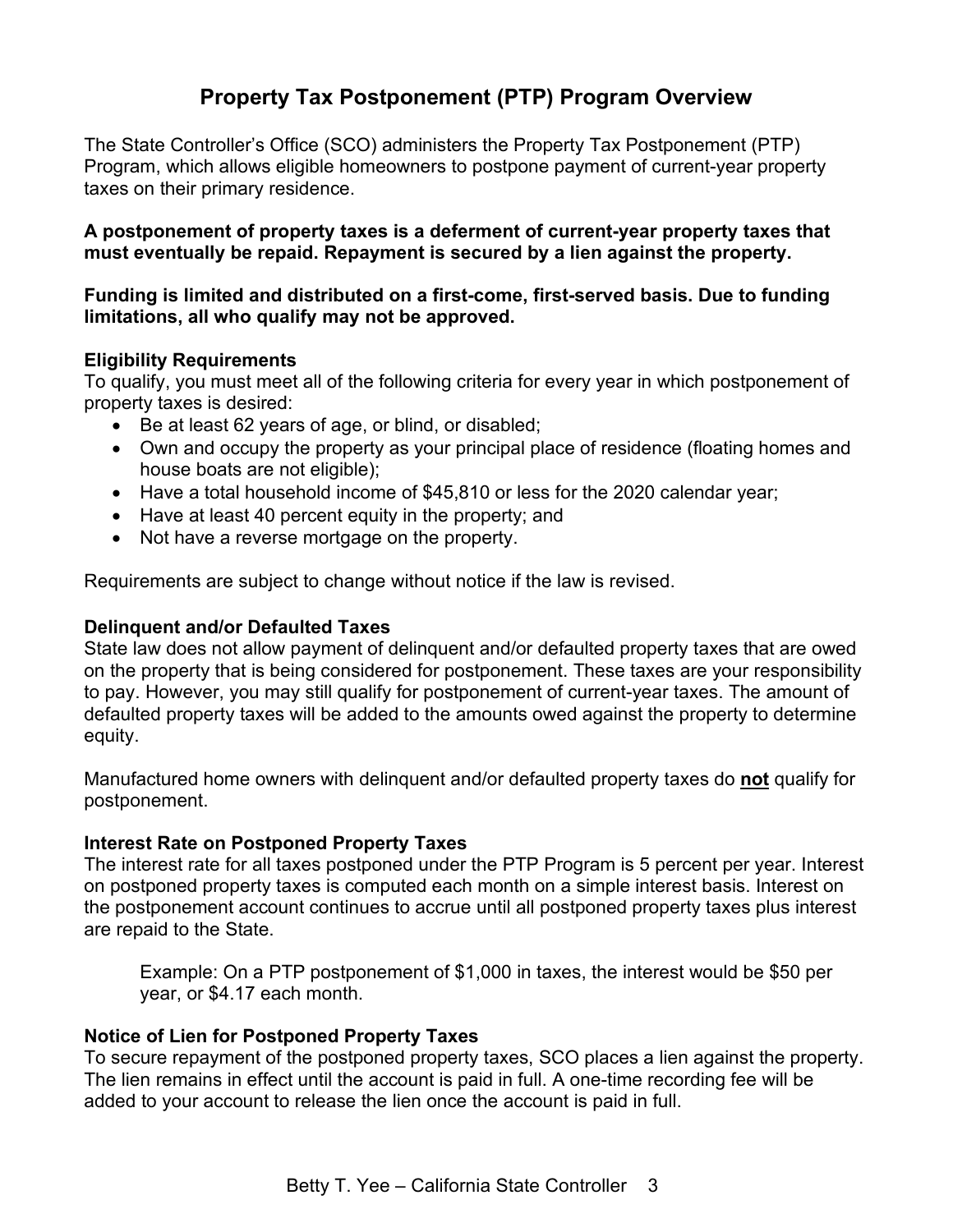For manufactured homes in a rented space, a security agreement will be filed with the Department of Housing and Community Development (HCD).

## <span id="page-3-0"></span>**Property Taxes Paid by a Lender/Mortgage Company**

SCO is **not** responsible for contacting your lender if your property taxes are currently paid through an impound, escrow, or other type of account. If you are approved for PTP, SCO will make a payment on your behalf directly to the county tax collector.

PTP does not reduce your monthly mortgage payment. You are responsible for contacting your lender and paying all amounts due.

## <span id="page-3-1"></span>**Refund of Paid Property Taxes**

If your application is approved and you have already paid your property taxes for the currentyear, or if the property taxes are paid by a lender, you will receive a refund from the county tax collector.

## <span id="page-3-2"></span>**Collection and Repayment Process**

Postponed property taxes and interest become immediately due and payable when you do any of the following:

- Move from the property;
- Sell or convey title of the property;
- Die and do not have a spouse, registered domestic partner, or other qualified individual who continues to reside at the property;
- Allow future property taxes or other senior liens to become delinquent; or
- Refinance or obtain a reverse mortgage for the property.

No repayment is required until one of the above events takes place.

Requirements are subject to change without notice if the law is revised.

### <span id="page-3-3"></span>**Payments**

You may make full or partial payments on your account at any time. All payments received are applied first toward accumulated interest and then toward the outstanding principal balance (postponed tax amount). Make your check or money order payable to the California State Controller's Office and mail it to:

> California State Controller's Office Departmental Accounting Office – PTP P.O. Box 942850 Sacramento, CA 94250 - 0001

To ensure proper credit, include your SCO account number or property address on the check or money order, and on all accompanying documents (see the Privacy Notification on page 14).

### <span id="page-3-4"></span>**Account Statement**

SCO provides you with an account statement in May or June each year. However, you may obtain an account statement at any time by contacting SCO (see page 6).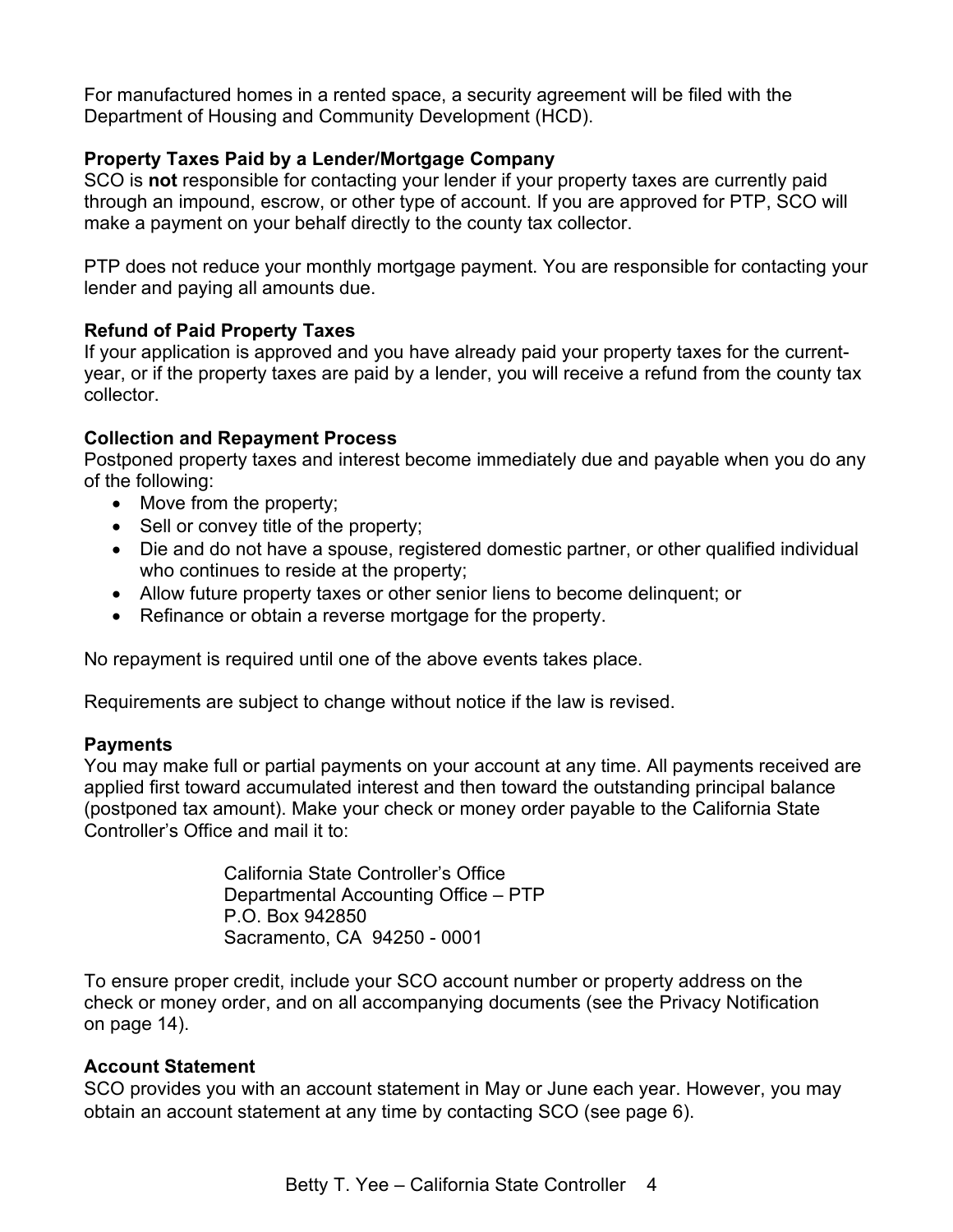## **Filing an Application**

## <span id="page-4-1"></span><span id="page-4-0"></span>**When to File**

Applications will be processed in the order received beginning **October 1, 2021**. You will receive confirmation that your application was received, in addition to an approval or denial, via U.S. mail.

### *You must file a new application and demonstrate that you meet all requirements each year that you wish to participate in the PTP Program.* Only one application may be filed per household. Prior years' applications will not be accepted.

## <span id="page-4-2"></span>**How to File**

To apply for a postponement of property taxes, you must:

- Complete the attached application;
- Sign the application acknowledging that, should you be admitted into the program, a lien or security agreement (for manufactured homes) will be placed on your property for the postponed amount, and will accrue simple interest at a rate of 5 percent per year;
- Enclose copies of the required documentation (see Documentation Checklist, page 15); and
- Mail the signed original application and copies of the required documentation to SCO between **October 1, 2021 and February 10, 2022**. Applications postmarked after February 10, 2022 will not be accepted.

### **File as early in the filing period as possible (but not before October 1, 2021).**

SCO is **not** responsible for lost or delayed mail. Make copies of all required documents (do **not** send originals). Funding is limited and will be distributed on a first-come, first-served basis. There is no guarantee that you will receive a postponement of property taxes even if you file on time and meet all qualifications.

### <span id="page-4-3"></span>**Approved Application**

If SCO approves your application, you will be notified that your application was approved and the county tax collector will be paid directly for the current-year property taxes due. A lien or security agreement (for manufactured homes) will be recorded against your property when payment is issued.

**Unless and until your application for postponement is approved, you are responsible for paying the county all amounts due. SCO is not responsible for any fees, interest, or penalties that the county may assess as a result of late payments, even if your application is pending with SCO.** 

### <span id="page-4-4"></span>**Denied Application**

If SCO denies your application, you are responsible for the payment of your property taxes to the county tax collector. If the county does not receive your installment payments by December 10, 2021, and April 10, 2022, the county will assess penalties and interest on your account.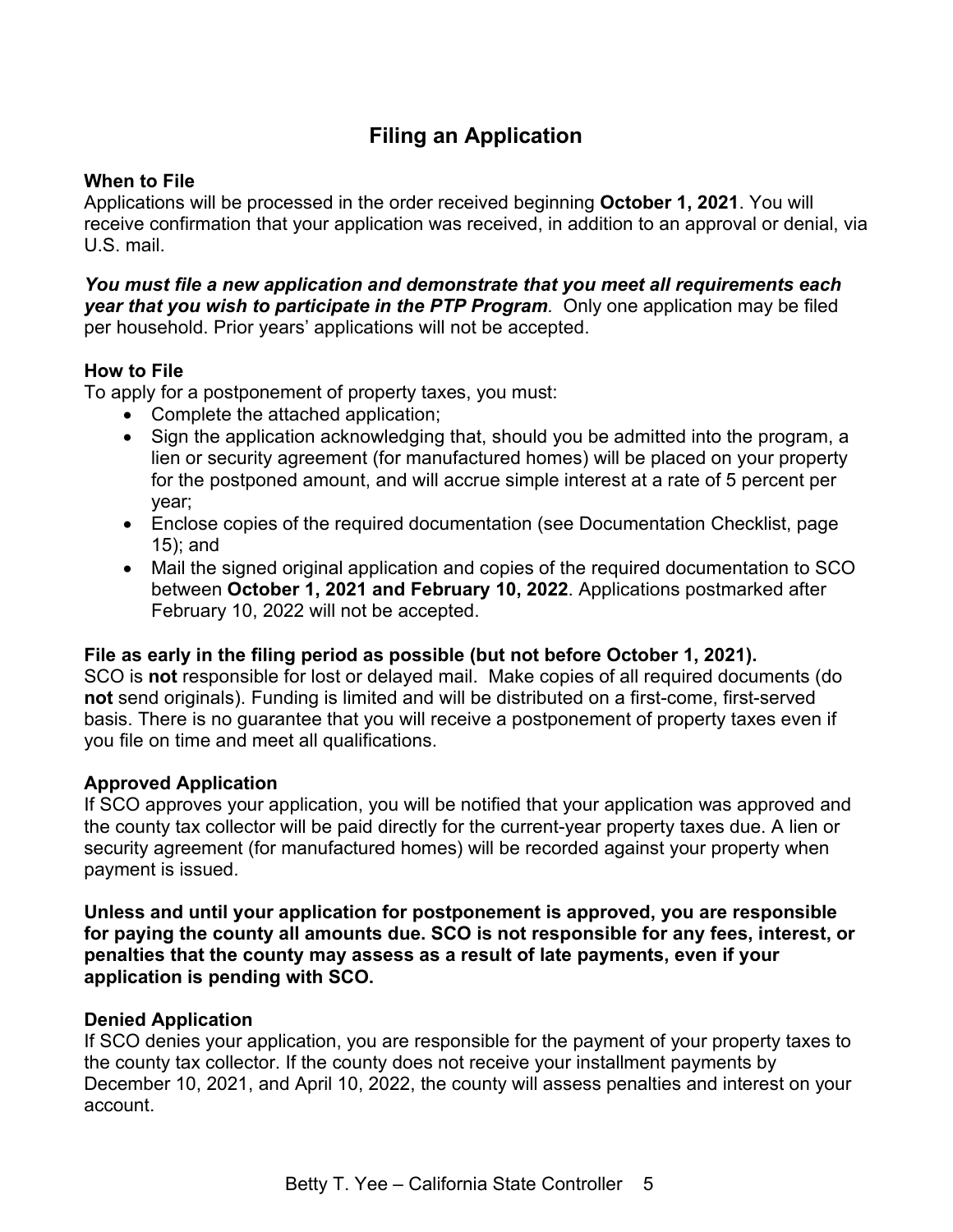### <span id="page-5-0"></span>**Incomplete Application**

If the required documents are not included with your application, processing of your application will be delayed until all documents are received. You will have 30 days upon notification, by phone and/or written correspondence from SCO, to send the missing information and maintain your place in the first-come, first-served order.

If you submit the missing information more than 30 days after the notification of missing information from SCO, your application will be placed in order according to the postmark or date of receipt of the missing information.

<span id="page-5-1"></span>If SCO does not receive the required information within 60 days of notification, the application will be denied and you will be notified by U.S. mail.

## **Contact Information**

To obtain more information about the PTP Program:

- Call (800) 952-5661;
- Visit the SCO website at www.ptp.sco.ca.gov;
- Email us at [postponement@sco.ca.gov;](mailto:postponement@sco.ca.gov) or
- Write to SCO at:

California State Controller's Office Property Tax Postponement P.O. Box 942850 Sacramento, CA 94250 - 0001

<span id="page-5-2"></span>Completed applications and required documents must be mailed to the address above.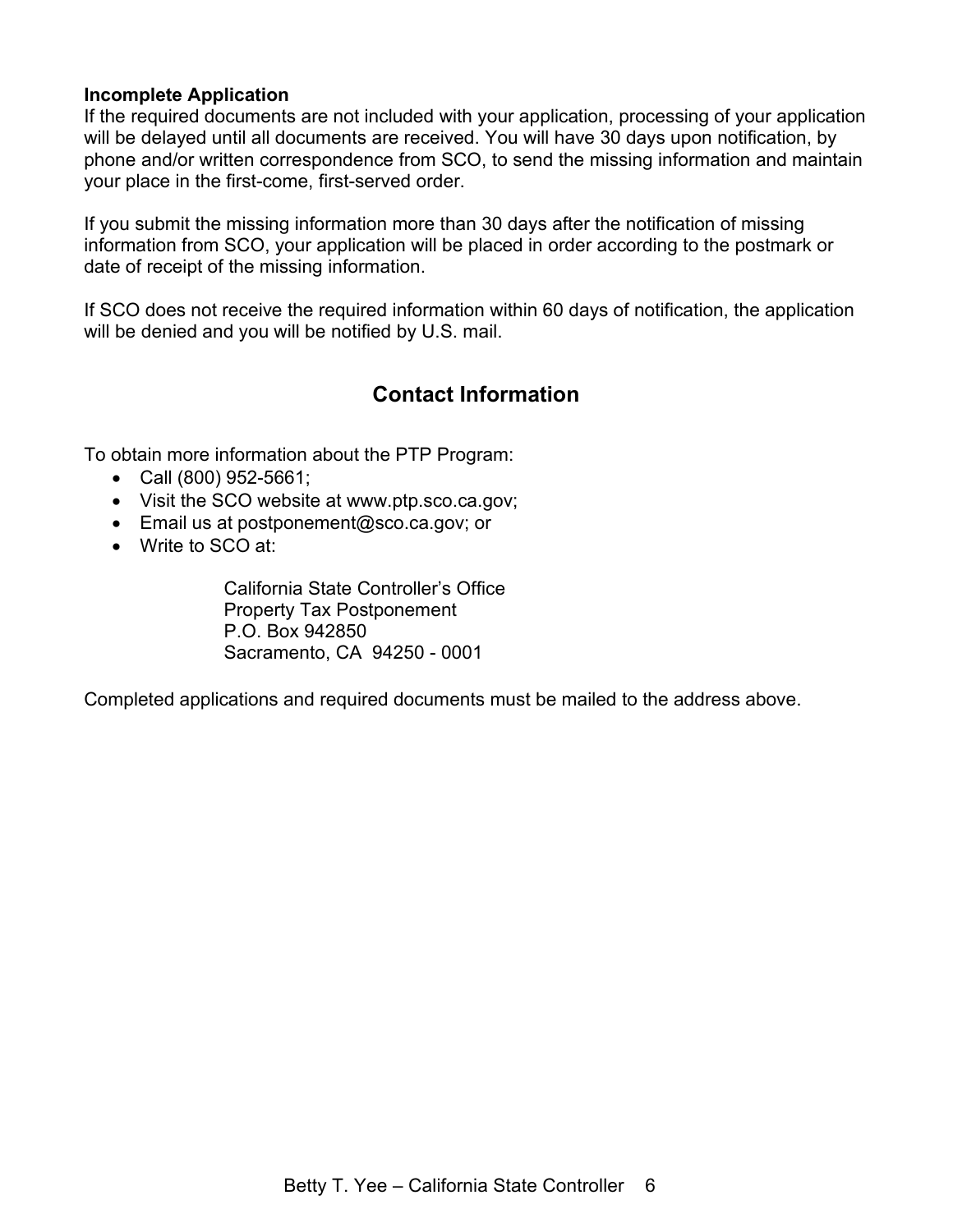## **Eligibility Requirements Checklist**

To be eligible for property tax postponement, you must meet all of the following requirements.

## **Check all boxes that apply to you:**

**62 or older, or Blind, or Disabled**

You must be:

- At least 62 years of age on or before December 31, 2021; **or**
- Blind; **or**
- Disabled at the time of application. Your disability must be expected to last for a continuous period of at least 12 months.

All other recorded owners (**except** spouse, registered domestic partner, and direct-line relatives) must also meet this requirement. Direct-line relatives are defined as (a) parents, children, or grandchildren of the claimant and spouse, and (b) the spouses of the relatives named in (a).

## **Ownership/Occupancy**

You must have owned and occupied the property as your principal place of residence on December 31, 2020, and continuously since then. All other recorded owners (except spouse, registered domestic partner, and direct-line relatives) must also meet this requirement. SCO may request proof of occupancy such as a utility bill that shows your name and the service address.

Floating homes and houseboats are **not** eligible.

## **Income**

Your *total* household income must not have exceeded \$45,810 for calendar year 2020. Household income means the income of all persons who lived in your home during 2020, except minors, full-time students, and renters (see pages 12 to 13).

## **Equity**

You and all other owners must have at least 40 percent equity (combined) in the property at the time of application. The total amount of liens, mortgages, or other encumbrances against the property cannot exceed 60 percent of its fair market value.

## **No Reverse Mortgage**

There cannot be a reverse mortgage on your property. Reverse mortgages generally result in a decrease to the equity over the life of the mortgage, and can result in reduced or zero equity. If you have a reverse mortgage, you do **not** qualify to have your property taxes postponed.

## *If you do not meet ALL five of the requirements above, STOP: you are not eligible for PTP.*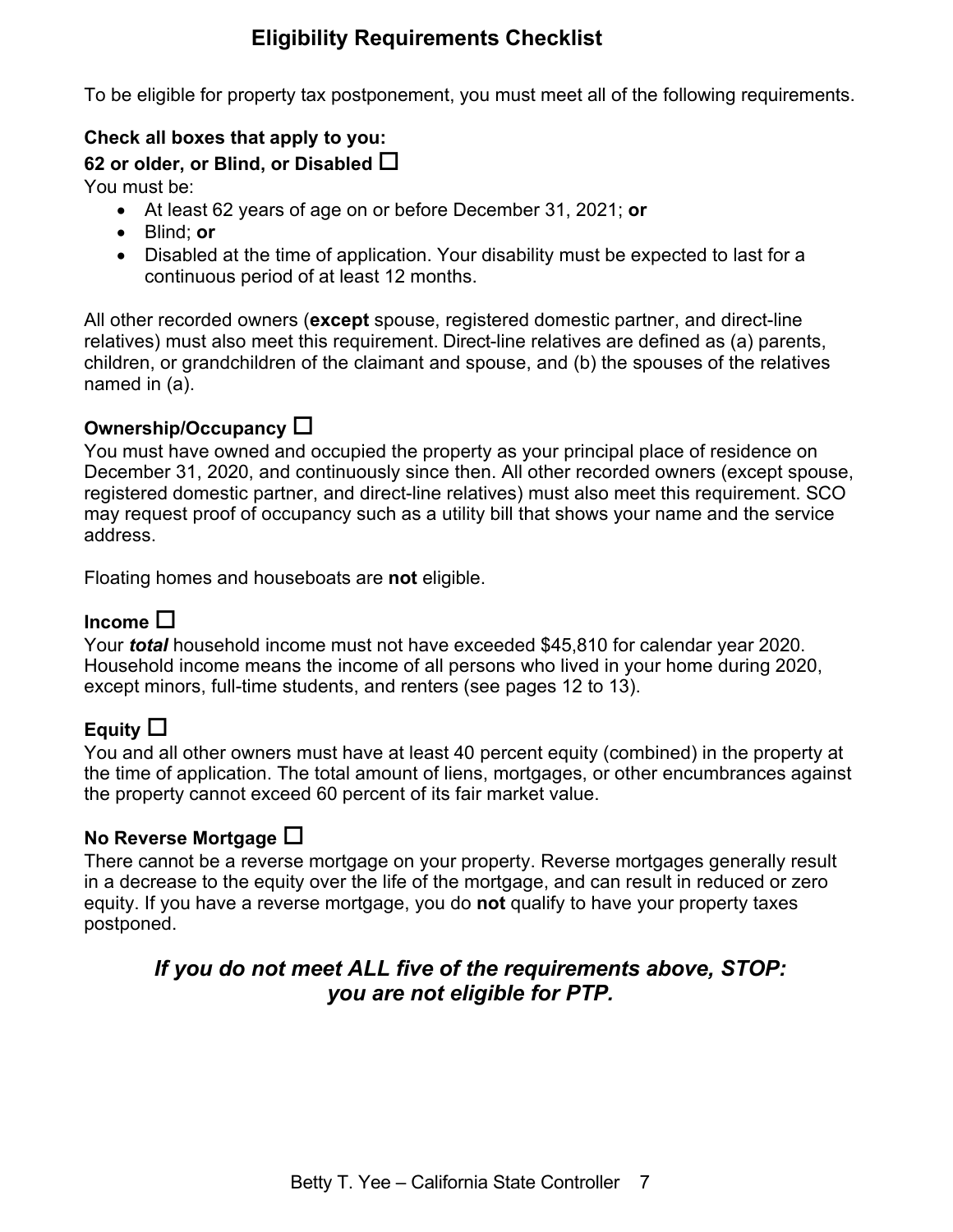## **Application Instructions**

<span id="page-7-0"></span>**Prior to beginning the application**, complete the checklist on page 7 to determine whether to proceed with the application.

## <span id="page-7-1"></span>**Applicant Personal Information**

- **1:** Applicant's name Print or type your full name in the space provided.
- **2:** "In care of" name If correspondence is to be sent in care of someone other than yourself (such as a relative or conservator), enter that person's name.
- **3:** Social Security number Enter your Social Security number in the space provided. The number is required for account identification (see the Privacy Notification on page 14).
- **4:** Date of birth Enter the month, day, and year you were born. For example, if you were born on July 15, 1936, enter 07 / 15 / 1936.
- **5:** Phone number Include your daytime telephone number with area code, and any other phone number at which we may contact you.
- **6:** Email address Include your email address if you have one.
- **7:** Property address Enter the address of your primary residence.
- **8:** Mailing address Enter the mailing address to which all correspondence should be sent (if different from the Property Address in #7).

### <span id="page-7-2"></span>**Spouse or Domestic Partner Information (If applicable)**

**9-11:** Spouse or Registered Domestic Partner information – Enter the full name, Social Security number, and date of birth of your spouse or registered domestic partner in the space provided (see the Privacy Notification, page 14).

## <span id="page-7-3"></span>**PTP Information**

- **12:** Check Yes or No, indicating whether you or your spouse or registered domestic partner have applied for PTP in a previous year. Provide your account number if available.
- **13:** Property Taxes for Postponement You may apply to postpone all of your current 2021-22 property taxes (excluding delinquent amounts, penalties, interest, or fees), or you may request to postpone only your first or second installment. Indicate which installment(s) you would like to postpone. You must submit a copy of your 2021-22 property tax bill.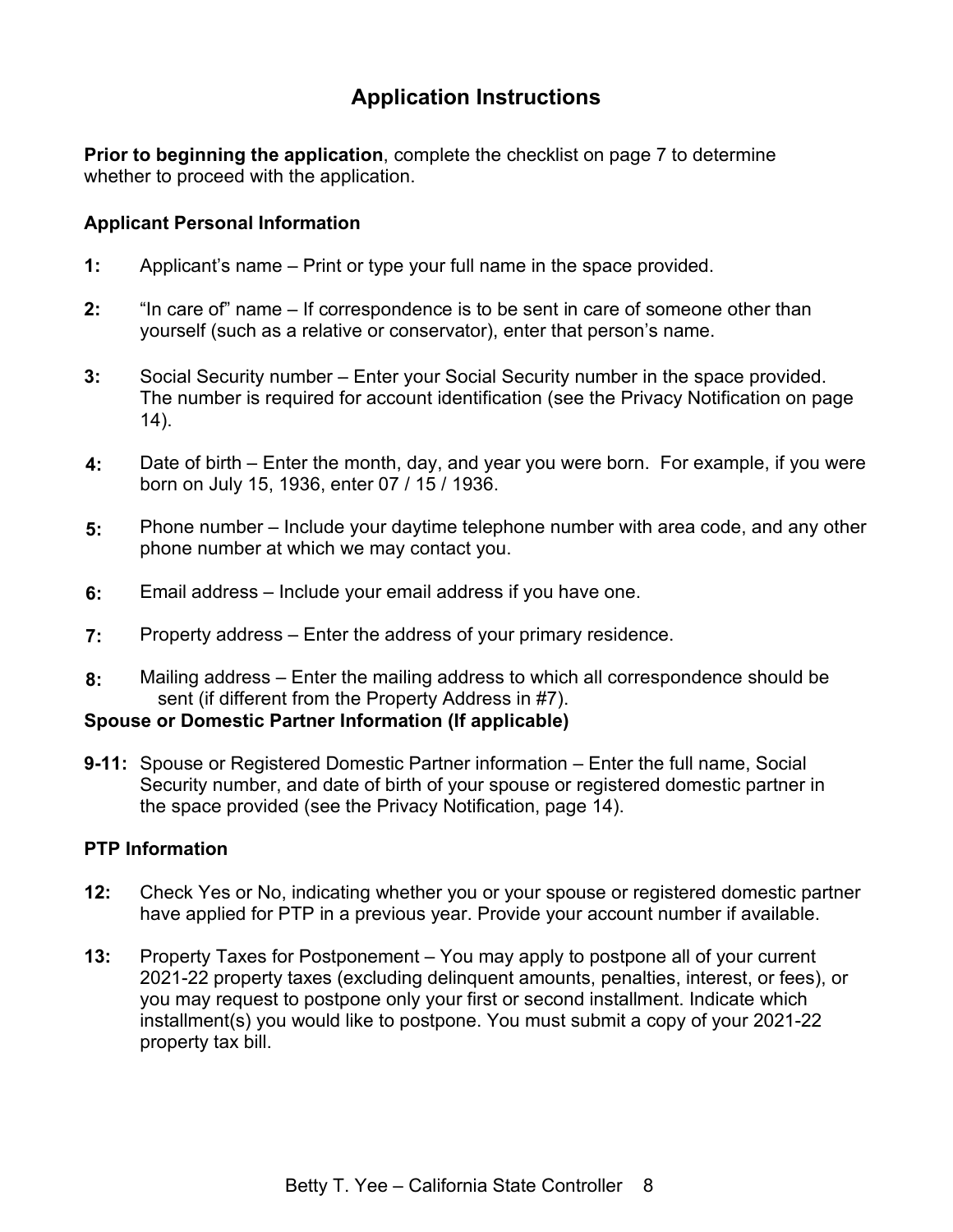## <span id="page-8-0"></span>**Age, Blind, or Disabled Requirement**

**14:** Check the appropriate boxes indicating whether you are at least 62 years old, or blind, or disabled. You only need to meet one of these requirements. Documented proof is required. If you do not meet one of these requirements, **STOP**. You do **not** qualify for PTP**.** 

**Proof of age** – If you will be at least 62 years old on or before December 31, 2021, you must submit proof. A copy of one of the following documents is acceptable if it displays your date of birth:

- Driver's license Passport
	-
- California State ID card

**Proof of blindness or disability** is required each year that you apply. Definitions and acceptable documentation for purposes of the PTP Program are described below.

**Definition of blindness** – You are considered blind if you have received a medical determination that you have either of the following conditions:

- Central vision acuity (sharpness of vision) of no more than 20/200 with the use of a correcting lens; or
- Tunnel vision, which is a limited visual field of 20 degrees or less.

**Definition of disability** – You are considered disabled if:

- You cannot engage in any substantial gainful activity because of a physical or mental impairment;
- The severity of the impairment prevents you from engaging in your previous work and any other type of work, considering your age, education, and work experience;
- The impairment is determined medically by a doctor; and
- The impairment is expected to last for at least 12 consecutive months.

One of the following documents must be submitted as proof of blindness or disability:

- A copy of your Medicare card;
- A copy of a recent Social Security award letter;
- A copy of a recent Supplemental Security Income payment decision; or
- If you cannot provide any of the documents listed above, you may submit an original statement signed by a licensed physician attesting to the blindness and/or disability. The statement must be on the physician's letterhead dated within the last 12 months, and it must include information stating that the nature of your impairment prevents you from engaging in substantial work activity and that the impairment is expected to last for at least 12 consecutive months.

## **A Medi-Cal card is** *not* **acceptable proof of disability.**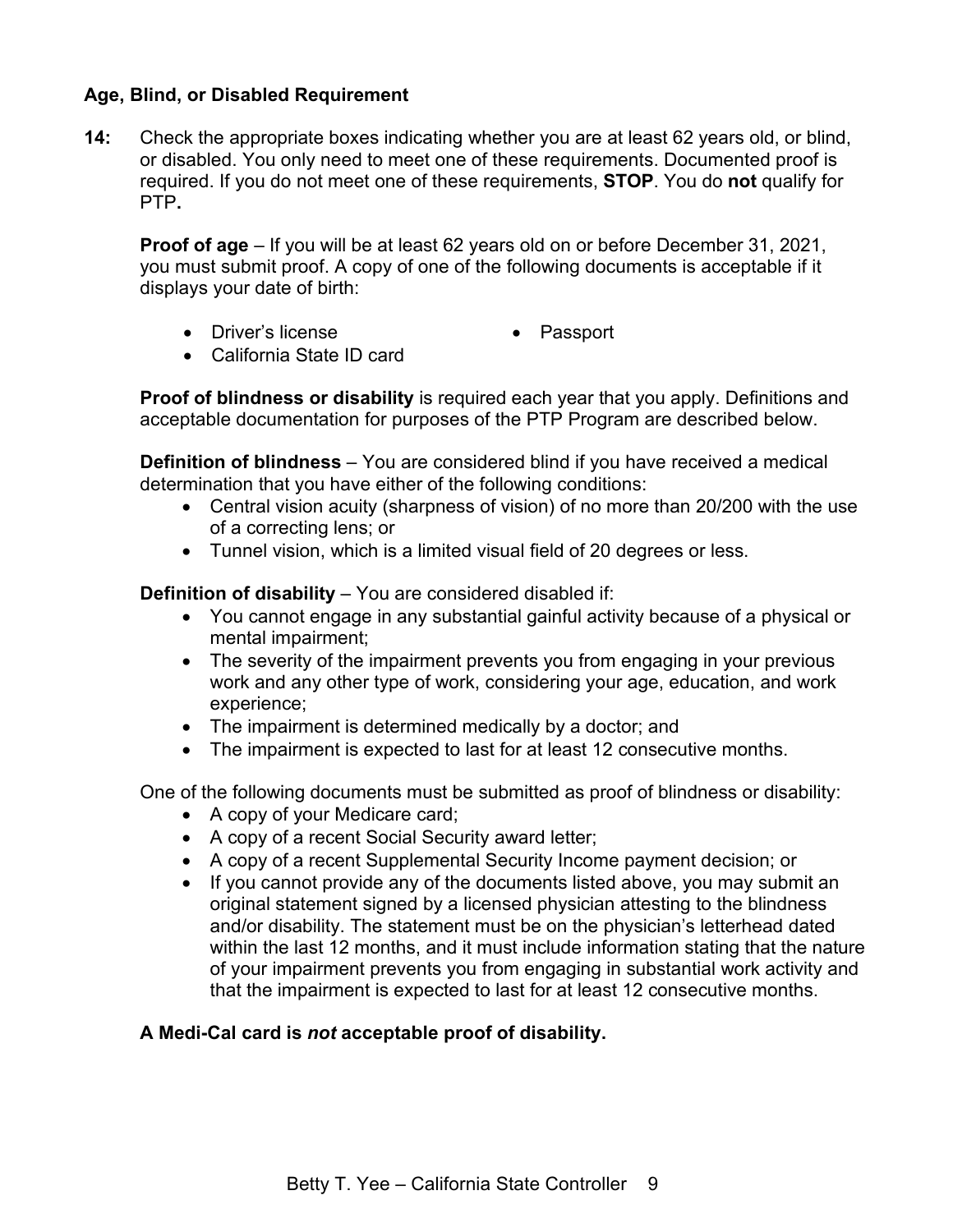## <span id="page-9-0"></span>**Ownership Information**

**15:** Check Yes or No, indicating whether or not you have owned and occupied your residence since December 31, 2020. If No, see below.

If you checked "No," you may still be eligible for postponement if: (1) you are temporarily confined to a hospital or medical institution for medical reasons; (2) the property was the principal place of residence immediately prior to confinement; and (3) the residence is not rented. If you meet these criteria, you must provide documented proof. If none of these criteria apply, **STOP**. You do **not** qualify for PTP.

- **16:** Check Yes or No, indicating whether or not you are the sole owner of the property.
- **17:** List the names, relationship to applicant, and Social Security number of all other recorded owners of the property. All other recorded owners (except spouse, registered domestic partner, and direct-line relatives) must submit proof they meet the eligibility requirements for PTP.

Direct-line relatives are defined as (a) parents, children, or grandchildren of the claimant and spouse, and (b) the spouses of the relatives named in (a).

**18:** If any of the following special ownership types apply to your property, check all that apply. If not, check "None."

**Held in a trust –** A trust is a declaration created to describe how an individual holds title to property during his or her lifetime and the subsequent transfer of property upon his or her death. For purposes of the PTP Program, if your property is held in trust, you must be the person who transferred the property into trust as well as the trustor/settlor of the trust and the trustee/beneficiary. You must provide a copy of the trust agreement and all amendments. All co-trustees of the trust must also sign the PTP application.

**Manufactured home –** Check if your home is a mobile, manufactured, or modular home (affixed or unaffixed). Submit your most recent Certificate of Title and Registration Card from HCD. Please note; if your home was manufactured prior to June 15, 1976, you are **not** eligible for the PTP Program. You can find the manufactured date on your Certificate of Title or Registration Card.

**Life estate or contract of sale –** A life estate entitles a person to a lifetime residence on real property owned by another person. A contract of sale is an agreement for the purchase of property in which the title remains in the seller's name until the completion of the contract. If your residence is based on a life estate or is under a contract of sale, you must provide notarized written consent to postpone property taxes. Consent must be given by the remainderman, i.e., the person(s) who will own the property when you die, or by the person(s) who holds title to the property under the contract of sale. You must include the notarized consent document with the postponement application when you file with SCO.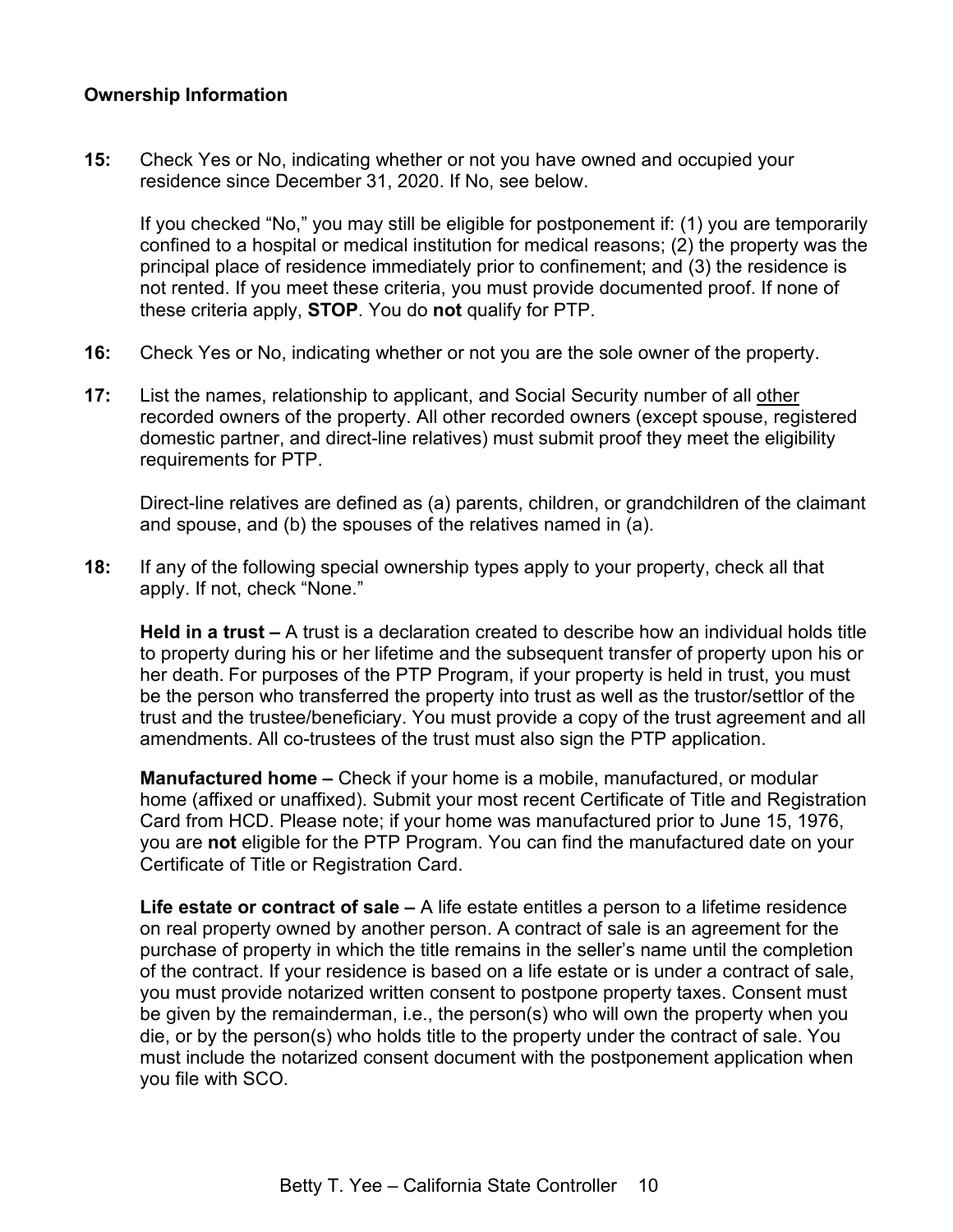**Cooperative housing corporation "Co-Op" –** Tenant-stockholders own shares in a cooperative housing corporation, which entitles them to occupy for dwelling purposes a house or apartment in a building owned by the corporation. If you are a tenantstockholder and meet the program eligibility requirements, an officer of the housing corporation must recognize and agree to your participation in the program. Additionally, a lien will be filed against the entire tax parcel. For further requirements of tenantstockholders contact SCO (see page 6).

**Leasehold (possessory) interest –** A leasehold (possessory) interest property is land in California that an individual does not own but has the right to possess and occupy. If you have a leasehold interest, it must be for a period of no less than 45 years from the time you first filed for postponement. You must submit a copy of the recorded lease agreement and policy of title insurance. Fee owners and leasehold parties of interest are required to sign consent forms. In addition to these requirements, there can be no delinquent taxes on the property.

**19:** Check Yes or No, indicating whether a portion of your property is used for rental or business purposes.

Note: If you rent a room in your primary residence or run a business on a home computer, but still have access to 100 percent of the dwelling, **do not** select "Yes".

### <span id="page-10-0"></span>**Equity Information**

- **20:** Check Yes or No, indicating whether or not you have a reverse mortgage on your property. If Yes, **STOP**. You do **not** qualify for PTP.
- **21:** If you have any of the following types of debt owed against your property, check all that apply or specify "Other" in the space provided. If not, check "None". You must submit a copy of a current statement **for each type of debt owed**.
	- Mortgage
	- Equity line of credit
	- Abstract of judgment
	- Keep Your Home California
- Property Assessed Clean Energy (PACE) Programs
- Prior PTP amount with SCO
- Defaulted taxes to the county
- Other type of debt

Keep Your Home California – Federal Keep Your Home California programs aid in foreclosure prevention through mortgage assistance, principal reduction, and transition assistance.

Property Assessed Clean Energy Programs – PACE Programs allow financing of clean energy projects and are repaid through voluntary special tax assessments added to the property's tax bill. Examples of PACE programs include: HERO, California First, YGRENE, etc. **SCO is unable to pay the PACE portion of your tax bill.** If you are approved for the PTP Program, you will be responsible for paying these voluntary special tax assessments**.**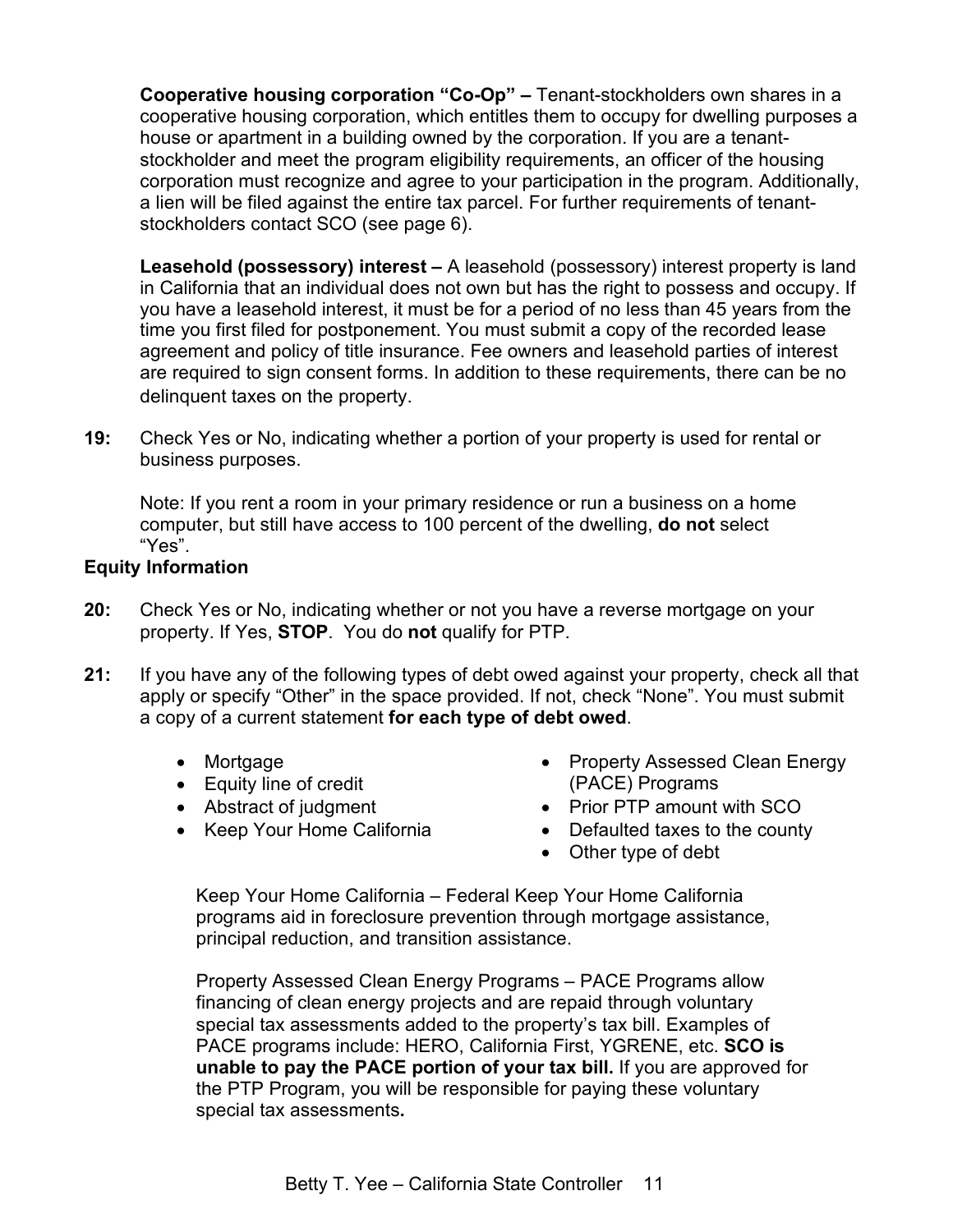Manufactured home owners with delinquent and/or defaulted property taxes do **not** qualify for postponement.

**22:** If you are currently seeking to sell, refinance, obtain an equity line of credit, loan modification, or some other type of financial transaction on your property, check all that apply or specify "Other" in the space provided. You must provide a copy of the relevant documentation. Check "None" if this does not apply.

## <span id="page-11-0"></span>**Income Information**

**23:** List your 2020 annual income in each box applicable for the type(s) of income you received, and provide documented proof. You must submit a 2020 Federal tax return, including all pages, schedules, or attachments.

If a Federal tax return was not filed or does not list additional income, you must submit the following documents that apply to you:

- 2020 Social Security statement
- 2020 Supplemental Social Security Income statement
- $2020 W-2(s)$
- 2020 Tax Form 1099
- 2020 pension/retirement statement(s)
- All rental income received in 2020
- Any other type of income received in 2020

Per Revenue and Taxation Code section 20503(c): All losses must be converted to zero for the purpose of determining whether you meet the program income requirement.

Other income that may be applicable includes the following:

- California State Lottery winnings in excess of \$600; 100 percent of lottery winnings from other states
- Veterans Administration benefits
- Military compensation
- Life insurance proceeds to the extent that they exceed the expenses incurred for the last illness and funeral of the deceased spouse or registered domestic partner of the claimant
- Gifts and inheritances in excess of \$300, except between members of the household
- Alimony received
- Amounts received from an estate or a trust
- Unemployment insurance benefits
- Workers' compensation payments for temporary disability
- Amounts contributed by or on behalf of the claimant to a tax-sheltered retirement or deferred compensation plan
- Amounts received from an employer or any government body for loss of wages due to sickness or accident (sick leave payments)
- Nontaxable gain from the sale of a residence
- Scholarship and fellowship grants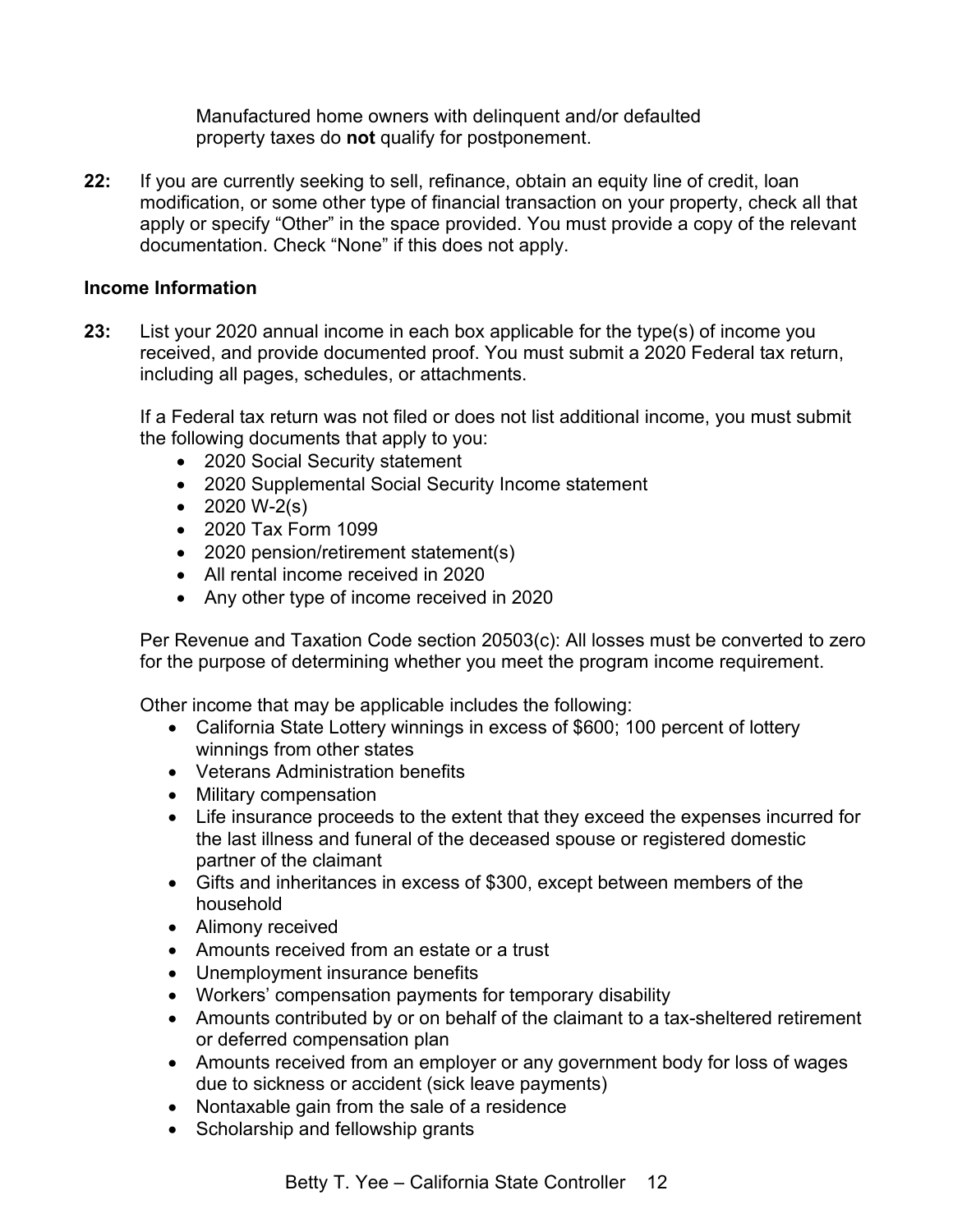- The amount of the alternative minimum taxable income in excess of your regular taxable income, if you were required to pay the alternative maximum tax on your 2020 California income tax return
- Public assistance and relief

Any adjustments to income must be accompanied by a Federal Internal Revenue Service (IRS) 1040 Form and all schedules. SCO will consider adjustments to income that are listed on Schedule 1 of your Federal IRS 1040 Form, under "Adjustments". The following items **are not** deductible from income: mortgage payments, interest paid on loans (other than qualified education loans), repairs, fees, taxes (other than self-employment tax), utilities, medical bills, health premiums (unless you are self-employed), or itemized deductions on your Federal tax return.

- **24:** Check Yes or No, indicating whether or not you had additional household members living with you in 2020.
- **25:** List the names, relationships, and income of all other household members that lived in your home during 2020. Use the instructions in Question #23 above to determine how to calculate total income and documented proof that is required. If they received no income, enter "0" (zero) next to their name.

A household member is any person who lived with you in your home who was not a renter, a full-time student, or a minor under the age of 18 (provide proof of excluded individuals). Provide appropriate income documentation for other household members. Income for renters, full-time students, and/or minors will not be included in the applicant's total household income.

### <span id="page-12-0"></span>**Signature and Date**

**By signing this application, you acknowledge that, if you are approved for property tax postponement, your property tax payment for Fiscal Year 2021-22 will be paid on your behalf and an account will be established for eventual repayment. A lien or security agreement (for manufactured homes will be placed on your residential dwelling for the postponed amount, and such amount will accrue interest at a rate of 5 percent per year.**

You and all other owners of record must sign and date the application form, provide your Social Security number(s), and copy or copies of your photo identification. No one can sign for you without authorization. If another person signs the application for you, enclose with the application a copy of the recorded power of attorney, letter of conservatorship, or other document entitling that person to sign for you.

You may sign by marking an "X" if this is done in the presence of a witness. The word "Witness" and the signature of the witness must be entered after your mark.

**Unless and until your application for postponement is approved, you are responsible for paying the county all amounts due. SCO is not responsible for any fees, interest, or penalties that the county may assess as a result of late payments, even if your application is pending with SCO.**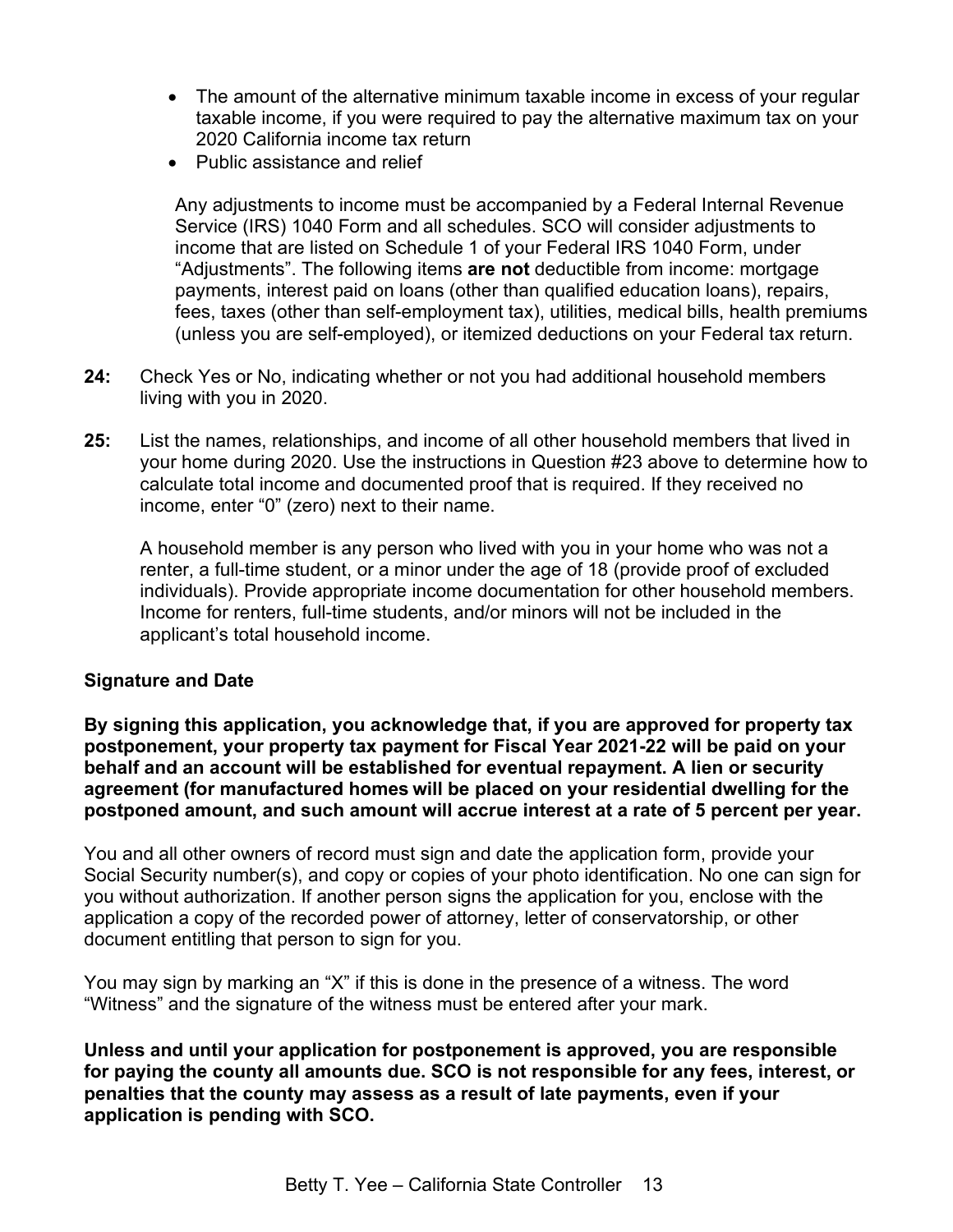## **Privacy Notification**

<span id="page-13-0"></span>The Information Practices Act of 1977 and the Federal Privacy Act require that the following notice be given to individuals who are asked to supply information.

The purpose of requesting information is to administer California's Property Tax Postponement Law. Applicants are required to provide their Social Security numbers to ensure proper identification and to permit processing of the applications. Additional information requested on the forms and accompanying instructions enable the State Controller's Office to determine eligibility. Failure to furnish the requested information may result in denial of the application, delay in the approval of property tax postponement, or other disadvantages to the applicant.

Information furnished on the application may be transferred to other governmental agencies as authorized by law, e.g., the Board of Equalization, the Attorney General's Office, the Department of Finance, and the Franchise Tax Board. Individuals have the right to review their records maintained by the State Controller's Office by submitting a request to the following address:

California State Controller's Office Local Government Programs and Services Division Property Tax Postponement Program P.O. Box 942850 Sacramento, CA 94250 - 0001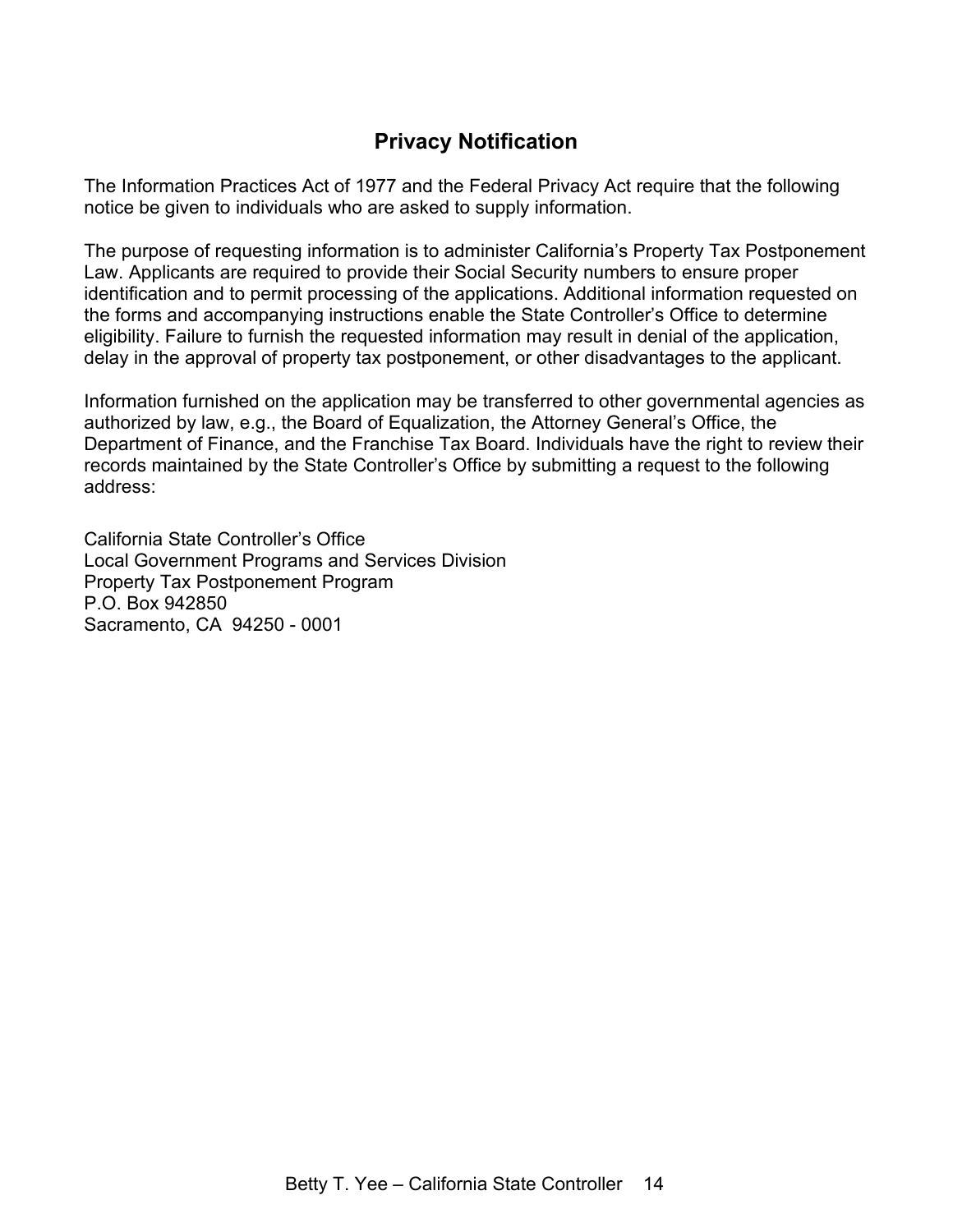## **Documentation Checklist for PTP Application**

<span id="page-14-0"></span>To submit a complete package for timely processing, use the checklist below to ensure that you have included copies of all required documentation for your PTP application for Fiscal Year 2021 to 22. **Submit copies of these documents; do not submit originals.** 

## **PROPERTY TAXES AND AGE, BLIND, OR DISABLED REQUIREMENTS** *(See pages 8 to 9)*

## □ 2021 to 22 Property Tax Bill

- □ Photo ID Submit one of the documents listed on page 9. Provide for all owners.
- □ Proof of blindness or disability Submit one of the documents listed on page 9.

## **OWNERSHIP INFORMATION** *(See pages 10 to 11)*

**□ Ownership deed** – Submit your most recent grant deed and/or ownership document with all owners of record listed.

*If any of the following apply to your property, you must submit the following documents:* 

- **□ Trust agreement** If your property is held in a trust, submit the most recent trust agreement and any amendments.
- **□ Certificate of Title and Registration Card** If your property is a manufactured home, submit your most recent Certificate of Title and Registration Card from the Department of Housing and Community Development (HCD).
- **□ Consent for life estate or contract of sale**  If your residence is based on a life estate or contract of sale, submit notarized written consent from the remainderman of the estate to postpone property taxes.
- **□ Documentation for cooperative housing corporation** – If your property is part of a cooperative housing corporation, submit your lease agreement, stock certificate, and corporation by-laws.
- **□ Recorded lease agreement and policy of title insurance** – If you have a leasehold possessory interest in the property, submit the recorded lease agreement and the policy of title insurance.

*If you were approved for the PTP Program in Fiscal Year 2016-17 or after, do not resubmit this document unless there have been changes.*

## **EQUITY INFORMATION** *(See pages 11 to 12)*

*If any of the following apply to your property, you must submit documentation showing the most recent balance owed against your home for all debts or loans:* 

- **□ Mortgage statement**
- **□ Refinance statement**
- **□ Equity line of credit statement**
- **□ Loan modification statement**
- **□ Abstract of judgment statement**
- **□ Keep Your Home California documentation**
- **□ Property Assessed Clean Energy (PACE) Program documentation**
- **□ Defaulted taxes with county tax collector documentation**
- **□ Other**  For all other debts owed against your property, submit documentation showing the current balance.

## **2020 INCOME INFORMATION**  *(See pages 12 to 13)*

**□ 2020 Federal tax return** – Submit all pages, including all schedules or attachments, for all household members.

*If a Federal tax return was not filed or does not list additional income, you must submit the following documents that apply to you and other household members showing your 2020 income:* 

- **□ 2020 Social Security statement**
- **□ 2020 Supplemental Social Security Income statement**
- **□ 2020 W-2(s)**
- **□ 2020 Tax Form 1099**
- **□ 2020 Pension statement**
- **□ Rental or other income received in 2020**

## **OTHER INFORMATION** *(See page 13)*

**□ Signature authorization**– If another person signs the application for you, submit a supporting document entitling that person to sign for you.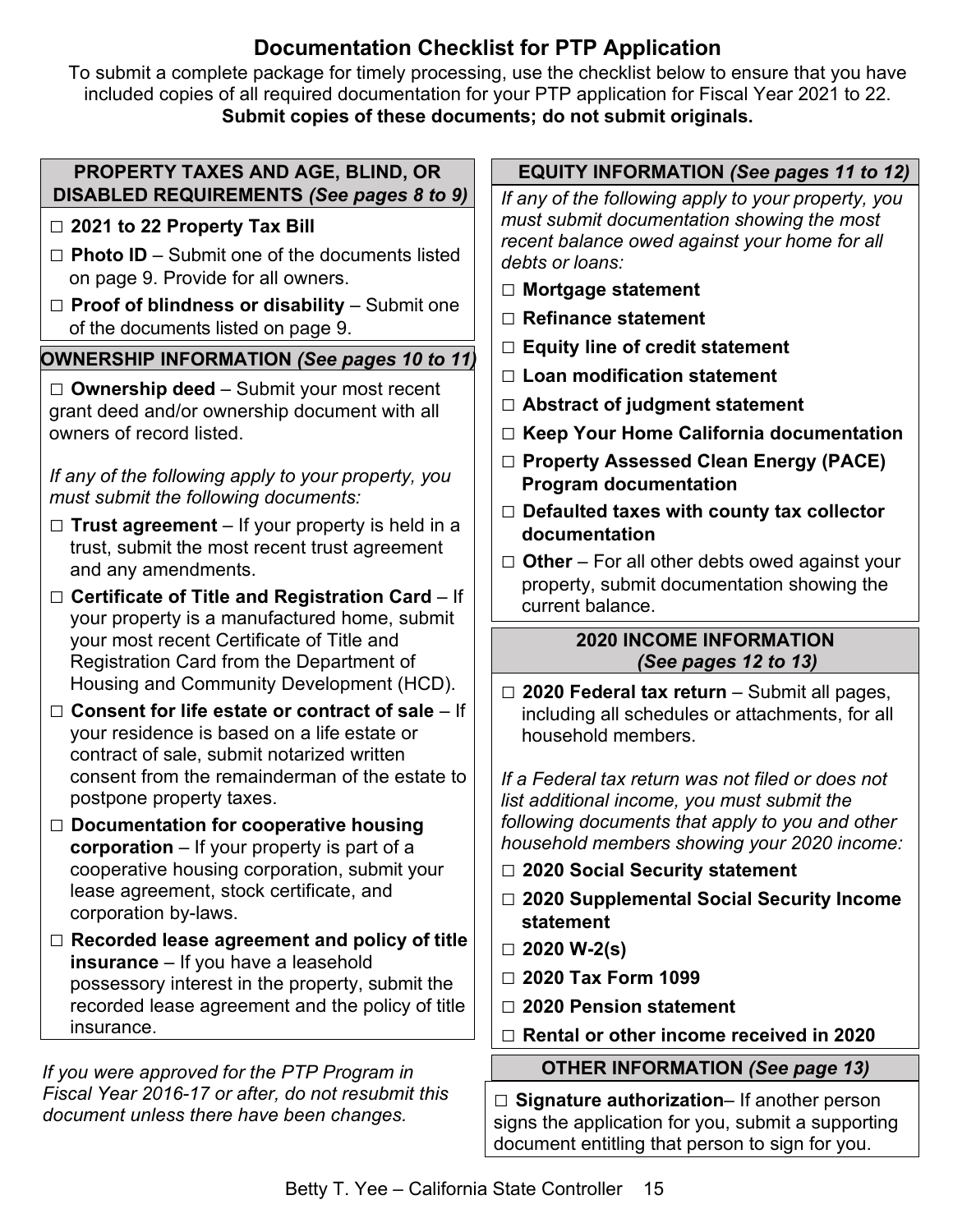<span id="page-15-0"></span>

## **California State Controller's Office**

**Property Tax Postponement Application for Fiscal Year 2021-22** 

Filing Period: October 1, 2021 through February 10, 2022 Funding is limited and may not be available to all who qualify.

| <b>APPLICANT PERSONAL INFORMATION</b>                                                                            |                  |                                                                                 |                                                              |                                    |                 |  |  |
|------------------------------------------------------------------------------------------------------------------|------------------|---------------------------------------------------------------------------------|--------------------------------------------------------------|------------------------------------|-----------------|--|--|
| 1. Full name (Last)                                                                                              | (First)          |                                                                                 | (Middle Initial)                                             | 2. In care of name (If applicable) |                 |  |  |
| 3. Social Security Number                                                                                        | 4. Date of birth |                                                                                 | 5. Phone number                                              | 6. Email address                   |                 |  |  |
| 7. Property address (number and street address)                                                                  |                  |                                                                                 |                                                              |                                    |                 |  |  |
| (City)                                                                                                           |                  |                                                                                 | (County)                                                     | (State)<br><b>CA</b>               | (Zip Code)      |  |  |
| 8. Mailing address - If different than above (number and street address)                                         |                  |                                                                                 |                                                              |                                    |                 |  |  |
| (City)                                                                                                           |                  |                                                                                 | (County)                                                     | (State)                            | (Zip Code)      |  |  |
| SPOUSE OR DOMESTIC PARTNER INFORMATION (IF APPLICABLE)                                                           |                  |                                                                                 |                                                              |                                    |                 |  |  |
| 9. Full name (Last, First, Middle Initial)                                                                       |                  | 10. Social Security Number                                                      |                                                              | 11. Date of birth                  |                 |  |  |
| <b>PROPERTY TAX POSTPONEMENT (PTP) INFORMATION</b>                                                               |                  |                                                                                 |                                                              |                                    |                 |  |  |
| 12. Have you or your spouse/domestic partner<br>participated in the PTP Program before?                          |                  | $\Box$ Yes. My PTP account number is:<br>$\Box$ No<br>(If known)                |                                                              |                                    |                 |  |  |
| 13. What portion of your 2021-22 property tax bill<br>do you wish to postpone?                                   |                  | $\Box$ 1 <sup>st</sup> Installment only $\Box$ 2 <sup>nd</sup> Installment only |                                                              |                                    |                 |  |  |
|                                                                                                                  |                  |                                                                                 | $\Box$ Both 1 <sup>st</sup> and 2 <sup>nd</sup> Installments |                                    |                 |  |  |
| AGE, BLIND, OR DISABLED REQUIREMENT (SEE PAGE 9)                                                                 |                  |                                                                                 |                                                              |                                    |                 |  |  |
| 14. Do you meet one of the following<br>requirements? Check all that apply                                       |                  |                                                                                 | $\Box$ 62 years or older by December 31, 2021                |                                    |                 |  |  |
|                                                                                                                  |                  |                                                                                 |                                                              |                                    | $\Box$ Disabled |  |  |
|                                                                                                                  |                  |                                                                                 | $\Box$ No (STOP. You do not qualify for PTP.)                |                                    |                 |  |  |
| <b>OWNERSHIP INFORMATION (SEE PAGES 10 to 11)</b>                                                                |                  |                                                                                 |                                                              |                                    |                 |  |  |
| 15. Have you owned and occupied the property<br>as your principal place of residence since<br>December 31, 2020? |                  | $\Box$ Yes<br>$\Box$ No (You may not qualify for PTP. See page 10.)             |                                                              |                                    |                 |  |  |
| 16. Are you the sole owner of the property?                                                                      |                  | $\Box$ Yes<br>$\Box$ No                                                         |                                                              |                                    |                 |  |  |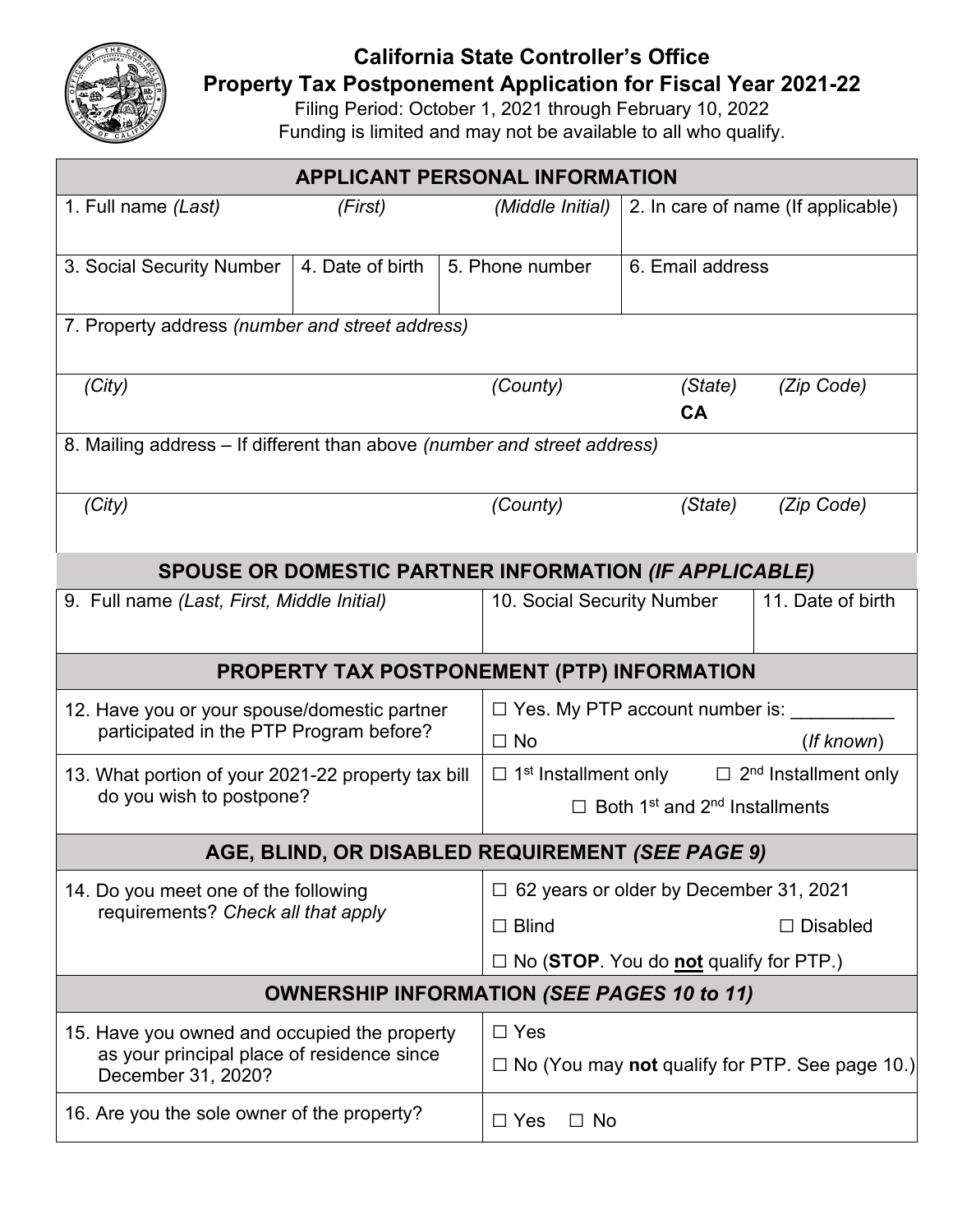| 17. If you answered "No" to Box 16, list the name(s) and relationship of all other owners of the<br>property. Attach additional pages if necessary.                                                                                                                                    |                                                     |                                                                                                                                                                                                                                                                                                                                                        |                                         |  |  |  |  |
|----------------------------------------------------------------------------------------------------------------------------------------------------------------------------------------------------------------------------------------------------------------------------------------|-----------------------------------------------------|--------------------------------------------------------------------------------------------------------------------------------------------------------------------------------------------------------------------------------------------------------------------------------------------------------------------------------------------------------|-----------------------------------------|--|--|--|--|
| Name(s) of other owner(s)                                                                                                                                                                                                                                                              | Lives at<br>residence                               | Relationship to applicant                                                                                                                                                                                                                                                                                                                              | <b>Social Security</b><br><b>Number</b> |  |  |  |  |
|                                                                                                                                                                                                                                                                                        | $\Box$ Yes $\Box$ No                                |                                                                                                                                                                                                                                                                                                                                                        |                                         |  |  |  |  |
|                                                                                                                                                                                                                                                                                        | $\Box$ Yes $\Box$ No                                |                                                                                                                                                                                                                                                                                                                                                        |                                         |  |  |  |  |
|                                                                                                                                                                                                                                                                                        | $\Box$ No<br>$\Box$ Yes                             |                                                                                                                                                                                                                                                                                                                                                        |                                         |  |  |  |  |
| 18. Do any of the following apply to your<br>property? Provide relevant documentation.<br>Note: if your manufactured home was<br>manufactured prior to June 15, 1976, you are<br>not eligible for the PTP Program. You can<br>find the manufactured date on your<br>registration card. |                                                     | $\Box$ Held in trust<br>$\Box$ Manufactured home [Decal #:<br>$\Box$ Life estate or contract of sale<br>Cooperative housing corporation ("co-op")<br>$\Box$<br>$\Box$ Leasehold (possessory) interest<br>None<br>$\Box$                                                                                                                                |                                         |  |  |  |  |
| 19. Is any portion of your property used for rental<br>or business purposes?                                                                                                                                                                                                           |                                                     | $\Box$ Yes<br>$\Box$ No                                                                                                                                                                                                                                                                                                                                |                                         |  |  |  |  |
|                                                                                                                                                                                                                                                                                        | (For example: duplex, multi-unit dwelling, or farm) |                                                                                                                                                                                                                                                                                                                                                        |                                         |  |  |  |  |
| <b>EQUITY INFORMATION (SEE PAGES 11 to 12)</b>                                                                                                                                                                                                                                         |                                                     |                                                                                                                                                                                                                                                                                                                                                        |                                         |  |  |  |  |
| 20. Do you have a reverse mortgage on your<br>property?                                                                                                                                                                                                                                |                                                     | $\Box$ Yes (STOP. You do not qualify for PTP.)                                                                                                                                                                                                                                                                                                         |                                         |  |  |  |  |
|                                                                                                                                                                                                                                                                                        |                                                     | $\Box$ No                                                                                                                                                                                                                                                                                                                                              |                                         |  |  |  |  |
| 21. Are any of the following owed against your<br>home? Check all that apply. Provide relevant<br>documentation.<br>Note: Manufactured home owners with<br>delinquent and/or defaulted property taxes<br>do not qualify for postponement.                                              |                                                     | $\Box$ Mortgage<br>Do you have an escrow account? $\Box$ Yes $\Box$ No<br>$\Box$ Equity line of credit<br>$\Box$ Abstract of judgment<br>Keep Your Home California<br>$\Box$<br><b>Property Assessed Clean Energy Programs</b><br>$\Box$<br><b>Prior PTP amount with State Controller's Office</b><br>$\Box$ Defaulted taxes with county tax collector |                                         |  |  |  |  |
|                                                                                                                                                                                                                                                                                        |                                                     | $\Box$ Other: $\Box$                                                                                                                                                                                                                                                                                                                                   | $\Box$ None                             |  |  |  |  |